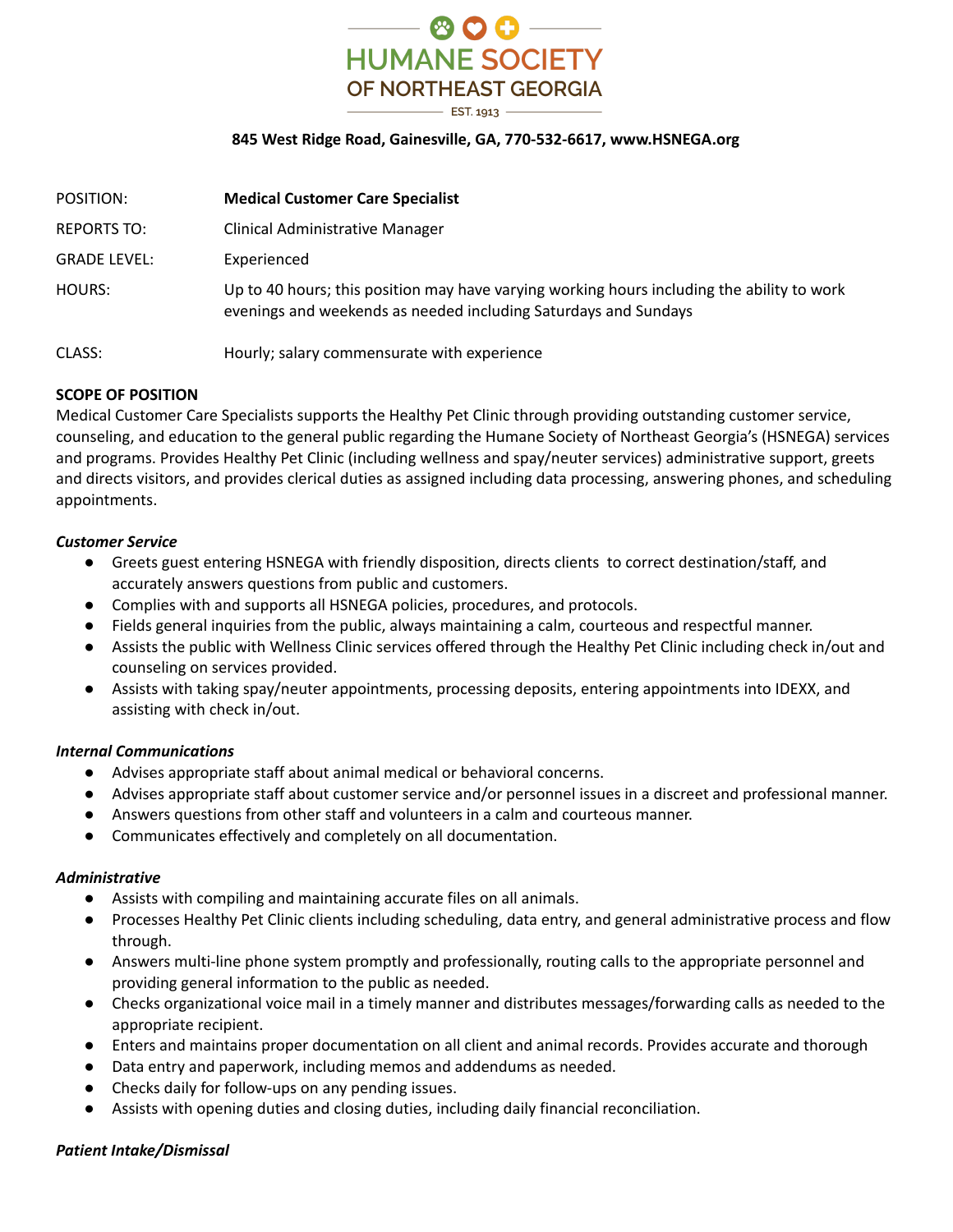

 $-$  EST. 1913 -

# **845 West Ridge Road, Gainesville, GA, 770-532-6617, www.HSNEGA.org**

- Checks in patients during morning intakes with the assistance of other team members including explaining the surgery process to pet owners, and collecting required paperwork and ensuring it is properly completed.
- Oversee/assist with completion of paperwork for each day's clients/patients in conjunction with the CCSC and clinical staff.
- Assists with spay/neuter appointment setting and ensures correct record-keeping for all clients in IDEXX Neo.
- Participates in afternoon dismissal of patients with the assistance of other team members including explaining recovery instructions, collecting monies, and properly completing paperwork.
- Works closely with CCSC to ensure daily cash outs and money handling are done efficiently, honestly and on time. Adheres to all cash management Standard Operating Procedures (SOPs).

# *Wellness Clinic*

- Safely and humanely administer medications (via injection and orally), vaccinations (via injection and orally), screening tests (via blood draw) and microchips to public, owned animals within the scope of HSNEGA's standard operating procedures.
- Efficiently and kindly communicating with clients to obtain history, discuss wellness services, and care for their animal.
- Exceptional animal handling skills and confidence in the ability to handle aggressive animals safely.
- Maintain accurate and detailed medical records.
- Working knowledge of vaccinations, flea/heartworm prevention, and basic animal husbandry.

# *Other Duties*

- Ensures the cleanliness and organization of assigned work area including daily removal of trash and clutter and restocking of supplies.
- Oversees the ongoing cleanliness of the Healthy Pet Clinic (eg. waste removal, sweeping, etc.). Employs proper disinfection techniques and animal handling to limit potential disease transmission.
- Reports any broken or damaged equipment in a timely manner.
- Assists with general cleaning as needed.
- Handles all animals in a safe and humane manner.
- Flexible with scheduling.
- Strive to remain current on best practices in animal health and sheltering/kennel operations to ensure staff is performing duties accurately and HSNEGA is in compliance. Recommend and implement changes to ensure the optimal operation of the kennel areas.
- Willingly and cooperatively performs other duties as assigned by proper authority that may not be in specific job description.

# *Physical Requirements and Work Environment*

- Regularly sits at a computer station and operates electronic equipment.
- Consistently exposed to animals/animal allergens under conditions with limited alternatives available.
- Must be able to successfully handle routine and difficult public contacts.
- Must be able to deal with an often fast paced and changing workload which at times can be stressful.
- Must have the ability to perform in standard office, animal care, and kennel environments with exposure to hazardous chemicals and be able to tolerate noxious odors and high noise levels.
- Must be able to safely lift and carry up to 50 pounds repeatedly throughout the day with help.
- Must be able to work standing for 6 or more hours and be able to bend/kneel repeatedly and have reasonable degree of agility to move through tightly cramped areas in various situations.